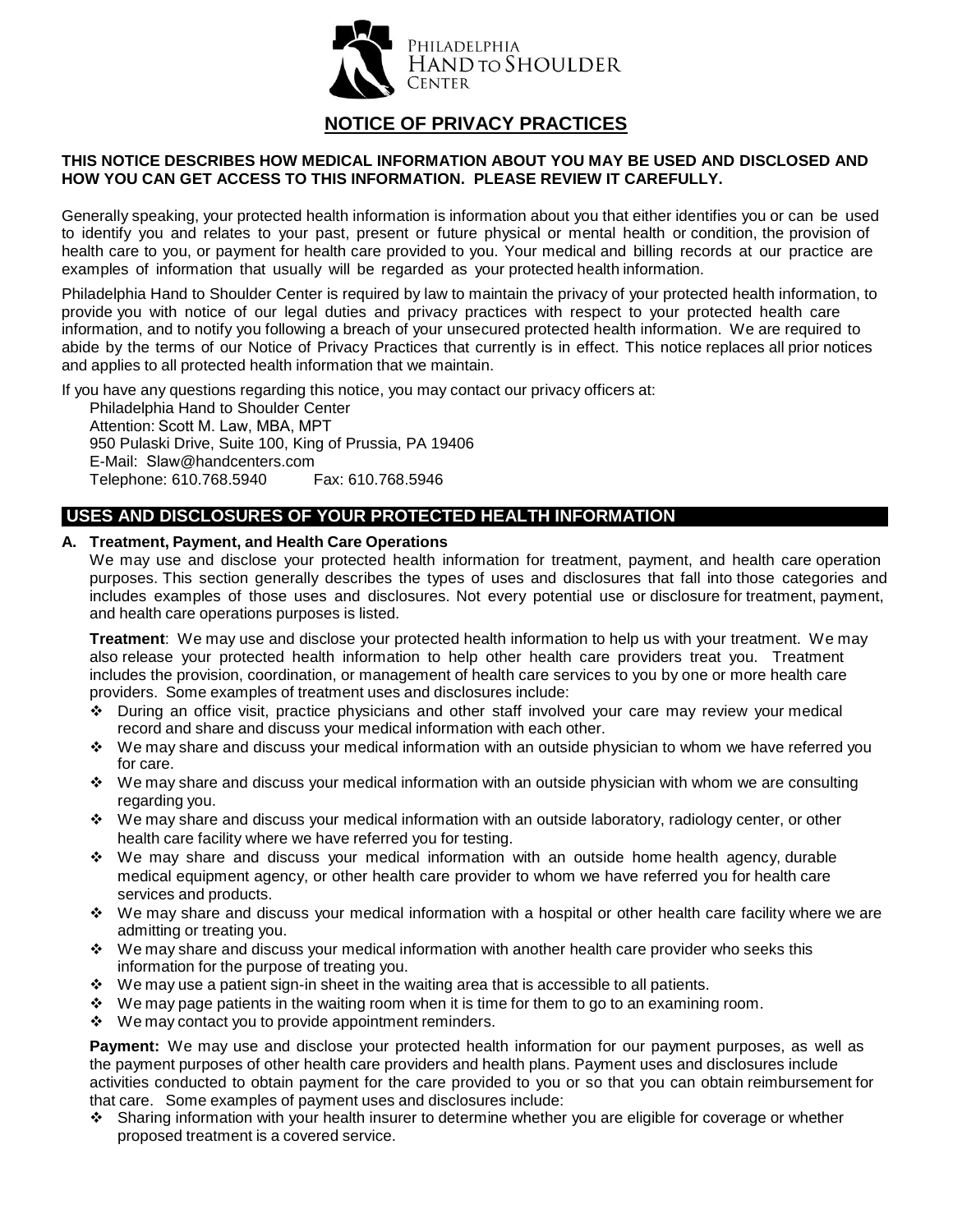## **Payment, cont'd:**

- $\div$  Submission of a claim to your health insurer.
- Providing supplemental information to your health insurer so that your health insurer can obtain reimbursement from another health plan under a coordination of benefits clause in your subscriber agreement.
- Sharing your demographic information (for example, your address) with other health care providers who seek this information to obtain payment for health care services provided to you.
- Mailing you bills in envelopes with our practice name and return address.
- Provision of a bill to a family member or other person designated as responsible for payment for services rendered to you.
- Providing medical records and other documentation to your health insurer to support the medical necessity of a health service.
- Allowing your health insurer access to your medical record for a medical necessity or quality review audit.
- Providing consumer reporting agencies with credit information (your name and address, date of birth, Social Security number, payment history, account number, and our name and address).
- Providing information to a collection agency or our attorney for purposes of securing payment of a delinquent account.
- Disclosing information in a legal action for purposes of securing payment of a delinquent account.

**Health Care Operations:** We may use and disclose your protected health information for our health care operation purposes as well as certain health care operation purposes of other health care providers and health plans. Some examples of health care operation purposes include:

- ❖ Quality assessment and improvement activities.
- $\div$  Population based activities relating to improving health or reducing health care costs.
- $\div$  Reviewing the competence, qualifications, or performance of health care professionals.
- $\div$  Conducting training programs for medical and other students.
- $\triangleleft$  Accreditation, certification, licensing, and credentialing activities.
- $\div$  Health care fraud and abuse detection and compliance programs.
- Conducting other medical review, legal services, and auditing functions.
- Business planning and development activities, such as conducting cost management and planning related analyses.
- Sharing information regarding patients with entities that are interested in purchasing our practice and turning over patient records to entities that have purchased our practice.
- Other business management and general administrative activities, such as compliance with the federal privacy rule and resolution of patient grievances.

#### **B. Uses and Disclosures for Other Purposes**

We may use and disclose your protected health information for other purposes. This section generally describes those purposes by category. Each category includes one or more examples. Not every potential use or disclosure in a category will be listed. Some examples fall into more than one category – not just the category under which they are listed.

**Individuals Involved in Care or Payment for Care:** We may disclose your protected health information to someone involved in your care or payment for your care, such as a spouse, a family member, or close friend. For example, if you have surgery, we may discuss your physical limitations with a family member assisting in your post-operative care.

**Notification Purposes:** We may use and disclose your protected health information to notify, or to assist in the notification of, a family member, a personal representative, or another person responsible for your care regarding your location, general condition, or death. For example, if you are hospitalized, we may notify a family member of the name and address of the hospital and your general condition. In addition, we may disclose your protected health information to a disaster relief entity, such as the American Red Cross, so that it can notify a family member, a personal representative, or another person involved in your care regarding your location, general condition, or death.

**Required by Law:** We may use and disclose protected health information when required by federal, state, or local law. For example, we may disclose protected health information to comply with mandatory reporting requirements involving births and deaths, child abuse, disease prevention and control, vaccine-related injuries, medical devicerelated deaths and serious injuries, gunshot and other injuries by a deadly weapon or criminal act, driving impairments, and blood alcohol testing.

**Other Public Health Activities:** We may use and disclose protected health information for public health activities, including:

- \* Public health reporting, for example, communicable disease reports.
- ❖ Child abuse and neglect reports.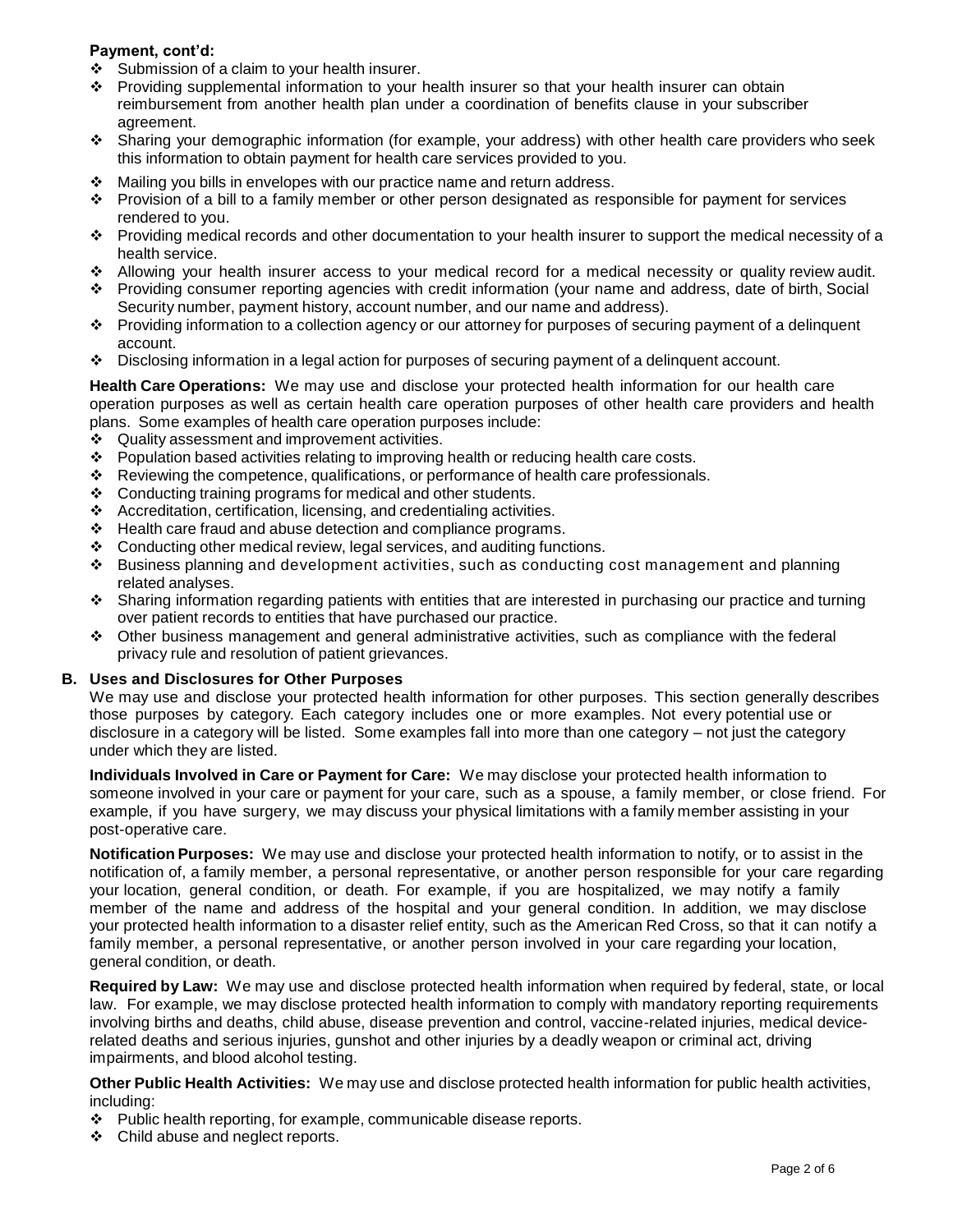#### **Other Public Health Activities, cont'd:**

- FDA-related reports and disclosures, for example, adverse event reports.
- $\div$  Public health warnings to third parties at risk of a communicable disease or condition.
- ◆ OSHA requirements for workplace surveillance and injury reports.

**Victims of Abuse, Neglect, or Domestic Violence:** We may use and disclose protected health information for purposes of reporting of abuse, neglect, or domestic violence in addition to child abuse, for example, reports of elder abuse to the Department of Aging or abuse of a nursing home patient to the Department of Public Welfare.

**Health Oversight Activities:** We may use and disclose protected health information for purposes of health oversight activities authorized by law. These activities could include audits, inspections, investigations, licensure actions, and legal proceedings. For example, we may comply with a Drug Enforcement Agency inspection of patient records.

**Judicial and Administrative Proceedings:** We may use and disclose protected health information disclosures in judicial and administrative proceedings in response to a court order or subpoena, discovery request or other lawful process. For example, we may comply with a court order to testify in a case at which your medical condition is at issue.

**Law Enforcement Purposes:** We may use and disclose protected health information for certain law enforcement purposes including to:

- $\div$  Comply with a legal process, for example, a search warrant.
- $\div$  Comply with a legal requirement, for example, mandatory reporting of gun-shot wounds.
- \* Respond to a request for information for identification/location purposes.
- $\div$  Respond to a request for information about a crime victim.
- $\div$  Report a death suspected to have resulted from criminal activity.
- $\div$  Provide information regarding a crime on the premises.
- Report information related to the commission of a crime obtained while providing emergency medical care.

**Coroners and Medical Examiners:** We may use and disclose protected health information for purposes of providing information to a coroner or medical examiner for the purpose of identifying a deceased patient, determining a cause of death, or facilitating their performance of other duties required by law.

**Funeral Directors:** We may use and disclose protected health information for purposes of providing information to funeral directors as necessary to carry out their duties.

**Organ and Tissue Donation:** For purposes of facilitating organ, eye, and tissue donation and transplantation, we may use and disclose protected health information to entities engaged in the procurement, banking, or transplantation of cadaveric organs, eyes, or tissue.

**Threat to Public Safety:** We may use and disclose protected health information for purposes involving a threat to public safety, including protection of a third party from harm and identification and apprehension of a criminal. For example, in certain circumstances, we are required by law to disclose information to protect someone from imminent serious harm.

**Specialized Government Functions:** We may use and disclose protected health information for purposes involving specialized government functions including:

- $\div$  Military and veterans activities.
- $\div$  National security and intelligence.
- ❖ Protective services for the President and others.
- Medical suitability determinations for the Department of State.
- $\div$  Correctional institutions and other law enforcement custodial situations.

**Workers' Compensation and Similar Programs:** We may use and disclose protected health information as authorized by and to the extent necessary to comply with laws relating to workers' compensation or similar programs established by law that provide benefits for work-related injuries or illness without regard to fault. For example, this would include submitting a claim for payment to your employer's workers' compensation carrier if we treat you for a work injury.

**Business Associates:** Our "Business Associates" are entities that provide services to our practice and that require access to protected health information of our patients in order to provide those services. A business associate of our practice may create, receive, maintain, or transmit protected health information while performing a function on our behalf. For example, we may share with our billing company information regarding your care so that the company can file health insurance claims and bill you or another responsible party. In addition, we may share protected health information with a business associate who needs this information to provide a service for us. For example, our attorneys may need access to protected information to provide legal services to us. Our business associates may use and disclose your protected health information consistent with this notice and as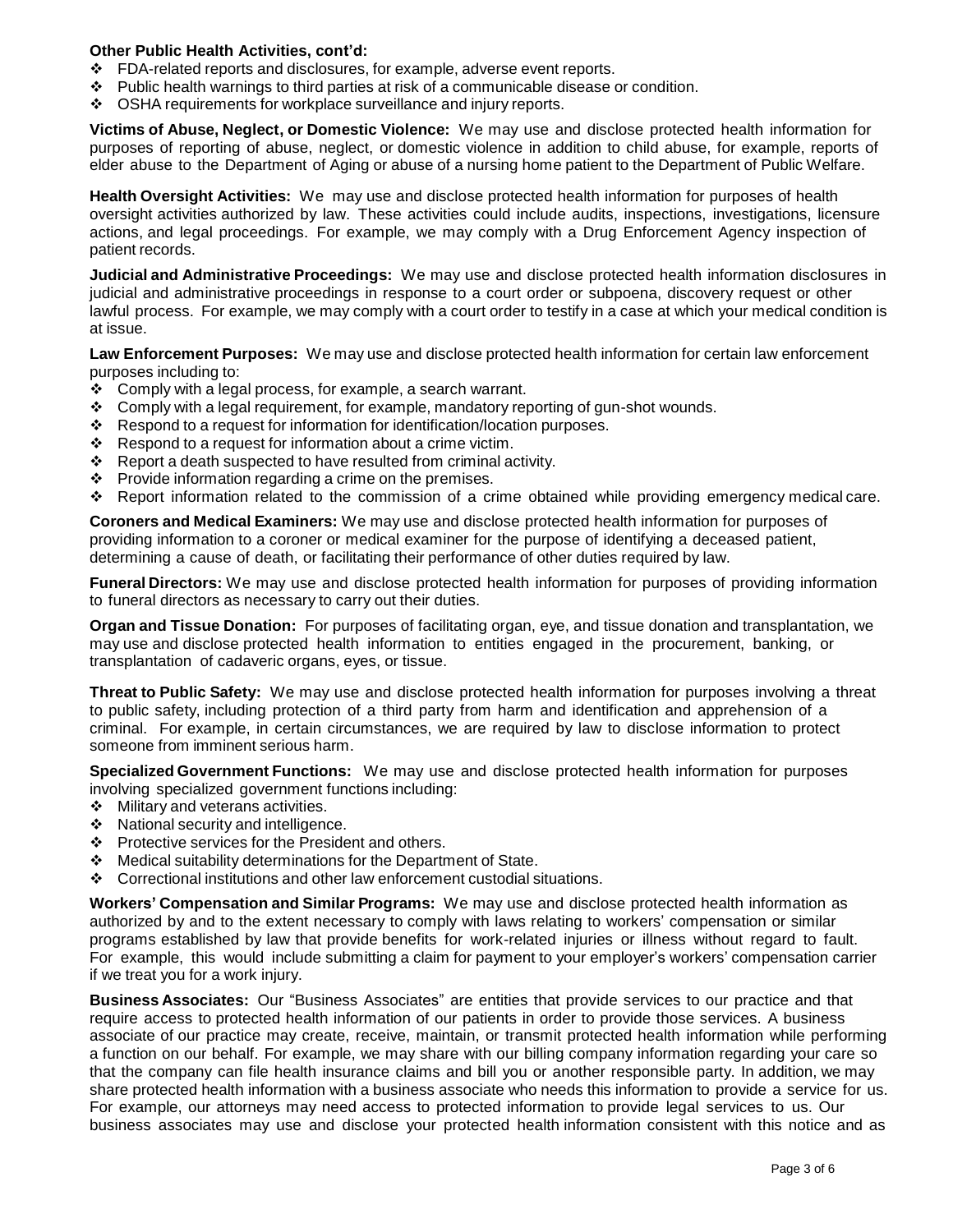**Business Associates, cont'd:** otherwise permitted by law. To protect your protected health information, we require business associates to enter into written agreements that they will appropriately safeguard the protected health information they require to provide the services they have agreed to provide.

**Creation of De-Identified Information**: We may use protected health information about you in the process of deidentifying the information. For example, we may use your protected health information in the process of removing those aspects which could identify you so that the information can be disclosed for research purposes. When your information has been de-identified in this way, having had all information removed that could reasonably identify that the information is yours, we may disclose this information without your authorization as it is no longer considered protected health information.

**Incidental Disclosures**: We may disclose protected health information as a by-product of an otherwise permitted use or disclosure. For example, other patients may overhear your name being paged in the waiting room.

**Research:** We may use and disclose protected health information about you for research purposes. For example a research project might involve comparing all patients with a specific injury or condition. Your protected health information will not leave our facility and the persons conducting the research will be bound by our Privacy Practices.

**Fundraising:** We may use protected health information about you to solicit funds to help support the research and education efforts conducted by Hand Rehabilitation Foundation. With any fundraising communication, you will be given the opportunity to opt-out of future solicitations.

#### **C. Uses and Disclosures with Authorization**

For all other purposes that do not fall under a category listed under sections A and B above, we must obtain your written authorization to use or disclose your protected health information. In addition, we are required to obtain your authorization:

- $\div$  for most uses and disclosures of psychotherapy notes,
- $\div$  to use and disclose your protected health information for most marketing purposes,
- ❖ to sell your protected health information

Your authorization can be revoked at any time. However, we are not able to retract uses and disclosures made with your authorization prior to the effective date of the revocation.

**Accounting of Disclosures:** You have a right to obtain, upon request, an "accounting" of certain disclosures of your protected health information. This right is subject to limitations, such as how far back the accounting must cover and the scope of the covered disclosures. In addition, in some circumstances we may charge you for providing the accounting. To request an accounting, you must submit a written request to our privacy officer. The request should designate the applicable time period.

**Inspection and Copying:** You have a right to inspect and obtain a copy of your protected health information that we maintain in a designated record set. Generally, this includes your medical and billing records. This right is subject to limitations. In certain cases, we may deny your request. We also may impose charges for the cost involved in providing copies, such as labor, supplies, and postage, as permitted by law. If your records are maintained electronically, you have the right to specify that the records you requested be provided in electronic form. We will accommodate your request for a specific electronic form or format as long as we are able to readily produce a copy in the requested form or format. If we cannot do so, we will work with you to reach agreement on an alternative readable electronic form. If you request a copy of your information electronically on a moveable electronic media (such as a CD or USB drive) we may charge you for the cost of that media.

To exercise your right of access to your protected health information, you must submit a written request to our privacy officer. The request must: (a) describe the health information to which access is requested; (b) state how you want to access the information, such as inspection, pick-up of copy, mailing of copy; (c) specify any requested form or format, such as paper copy or an electronic means; and (d) include the mailing address, if applicable.

You may also request that your protected health information be directly transmitted to another person or entity. To exercise this right, you must submit a request to our privacy officer. The request must: (a) be in writing and signed by you; and (b) clearly identify both the designated person (or entity) and where the information should be sent.

**Right to Amendment:** You have a right to request that we amend protected health information that we maintain about you in a designated record set if the information is incorrect or incomplete. This right is subject to limitations. In certain cases, we may deny your request for an amendment. To request an amendment, you must submit a written request to our privacy officer. The request must specify each change that you want and provide a reason to support each requested change.

**Copy of Privacy Notice:** You have a right to receive, upon request, a copy of our Notice of Privacy Practices. Copies are available in our office reception area, on our website, or by contacting our privacy officer.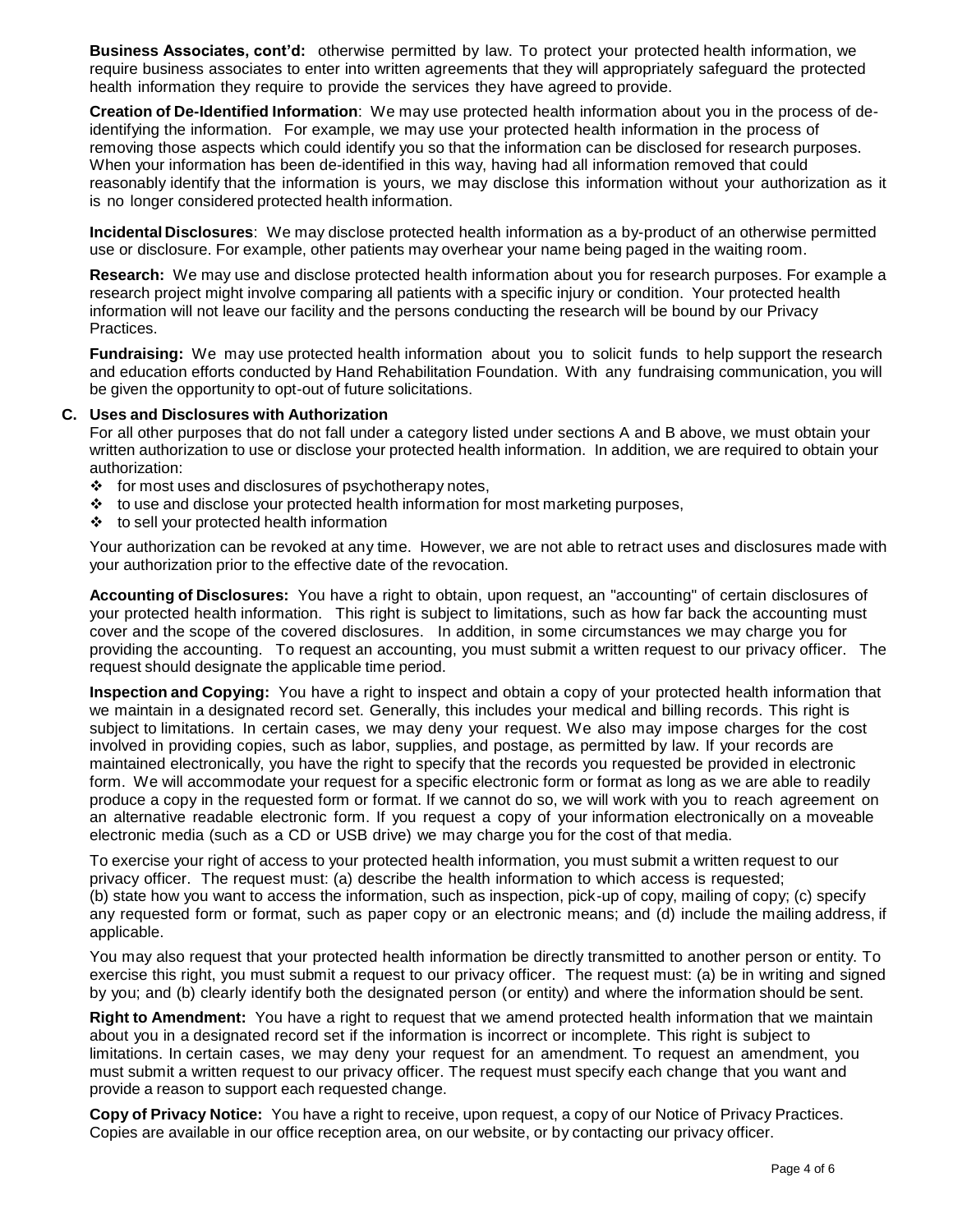**Copy of Privacy Notice, cont'd:** Requests for special accommodation regarding the notice should be directed to our privacy officer.

**Notification of Breach:** You have a right to receive timely written notice of a breach of your unsecured protected health information.

## **PATIENT RIGHTS**

**Further Restriction on Use or Disclosure:** You have a right to request that we restrict a use and disclosure of your protected health information, which we are otherwise permitted to make, for treatment, payment, or health care operations, to someone who is involved in your care or payment for your care, or for notification purposes.

We are not required to agree to a request for such a restriction, with one exception involving self-pay services. We must agree to a request not to disclose your protected health information to a health plan for payment or health care operations purposes if the information pertains solely to a health care item or service for which we have been paid in full by you or someone other than the health plan and the disclosure is not otherwise required by law.

To request a further restriction as outlined in this section, you must submit a written request to our privacy officer. The request must tell us: (a) what information you want restricted; (b) how you want the information restricted; and (c) to whom you want the restriction to apply.

**Confidential Communication:** You have a right to request that we communicate your protected health information to you by a certain means or at a certain location. For example, you might request that we only contact you by mail or at work. We will accommodate requests for confidential communications as long as they are reasonable.

To make a request for confidential communications, you must submit a written request to our privacy officer. The request must tell us how or where you want to be contacted. In addition, if another individual or entity is responsible for payment, the request must explain how payment will be handled.

### **CHANGES TO THIS NOTICE**

We reserve the right to change this notice at any time. We further reserve the right to make any change effective for all protected health information that we or our business associate's maintain, including information that we or our business associates created or received prior to the effective date of the change.

We will post a copy of our current notice in the waiting room for the practice. At any time, patients may review the current notice by contacting our privacy officer. Patients also may access the current notice at our web site at: [www.Hand2Shoulder Center.com.](http://www.handcenters.com/)

#### **COMPLAINTS**

If you believe that we have violated your privacy rights, you may submit a complaint to our privacy officers who may be contacted at:

Philadelphia Hand to Shoulder Center Attention: Scott M. Law, MBA, MPT 950 Pulaski Drive, Suite 100, King of Prussia, PA 19406 E-Mail: Slaw[@handcenters.com](mailto:PrivacyOfficer@handcenters.com)<br>Telephone: 610.768.5940 Fax: 610.768.5946 Telephone: 610.768.5940

You may also submit a complaint to the Office of Civil Rights at: Office of Civil Rights, US Department of Health and Human Services, 150 S. Independence Mall West, Suite 371, Public Ledger Building, Philadelphia, PA, 19106-9111 Hotline: (800) 368-1019 Fax: (215) 861-4431 TDD: (215) 861-4440

You will not be retaliated against for filing a complaint.

#### **LEGAL EFFECT OF THIS NOTICE**

This notice is not intended to create contractual or other rights independent of those created in the federal privacy rule.